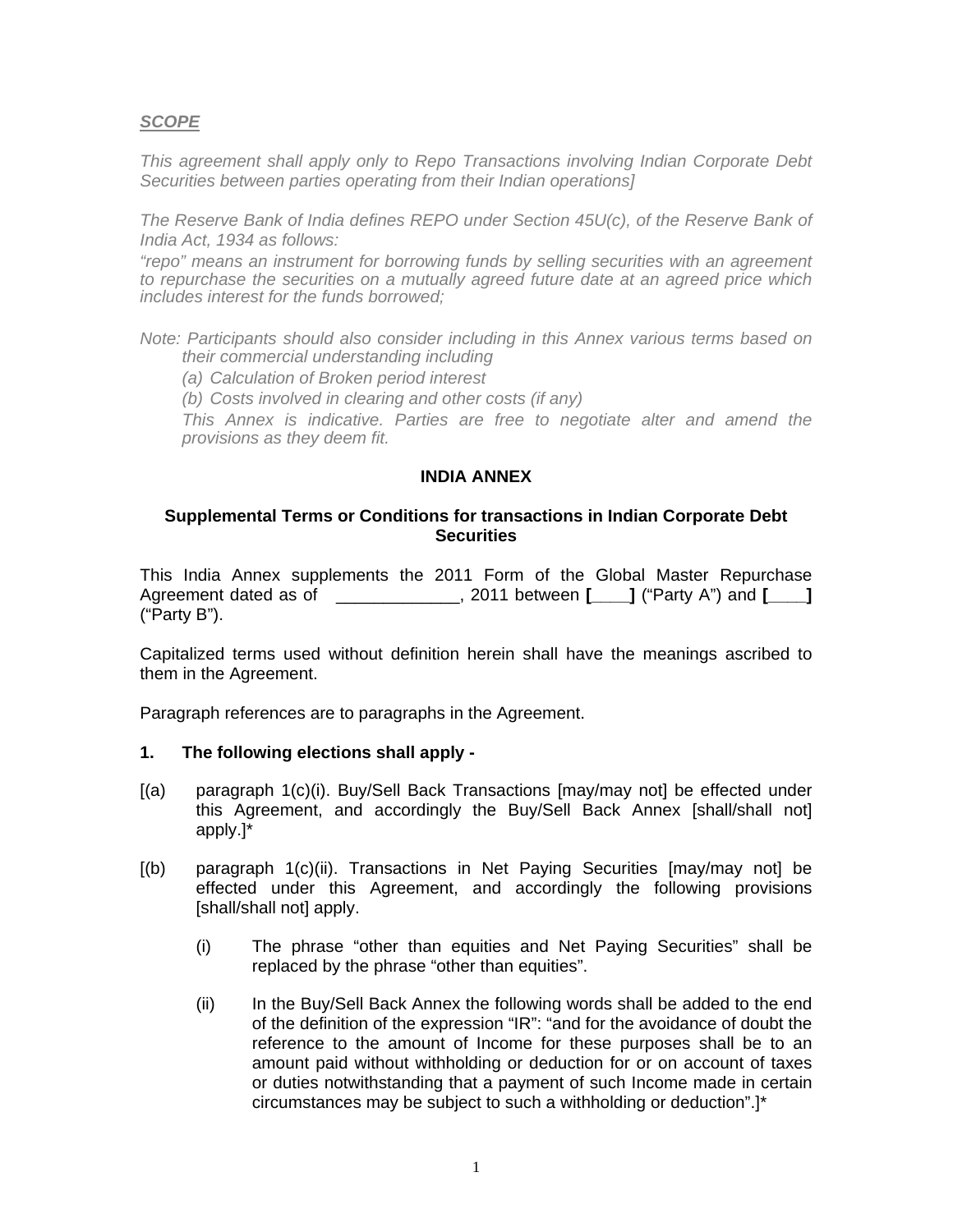- [(c) Agency Transactions [may/may not] be effected under this Agreement, and accordingly the Agency Annex [shall/shall not] apply.]\*
- (d) The following Annex(es) shall apply in respect of specified Transactions: Not Applicable
- (e) paragraph 2(e). The Base Currency shall be: INR
- (f) paragraph 2(p). [list Buyer's and Seller's Designated Offices]
- (g) paragraph  $2(xx)$ : Transaction Exposure method  $[A]^* [B]^*$
- (h) paragraph 3(b). [Seller/Buyer/both Seller and Buyer]\* to deliver Confirmation.
- (i) paragraph 4(f). Interest rate on Cash Margin to be \_\_\_*\_*\_% for INR.

Interest to be payable linsert payment intervals and dates

- (j) paragraph  $4(g)$ . Delivery period for margin calls to be:  $\frac{1}{2}$
- $[(k)$  paragraph 6(j). Paragraph 6(j) [shall/shall not]\* apply.
- $[(1)$  paragraph 10(a)(ii). Paragraph 10(a)(ii) shall apply.]\*

 $\overline{a}$ \*

- [(m) paragraph 10(b). Automatic Early Termination shall apply with respect to [Party A] [Party B] [Automatic Early Termination shall not apply]\* ]\*
- (n) paragraph 14. For the purposes of paragraph 14 of this Agreement-

(i) Address for notices and other communications for Party A -

|                       | Address:    |                                                                    |
|-----------------------|-------------|--------------------------------------------------------------------|
|                       | Attention:  |                                                                    |
|                       | Telephone:  |                                                                    |
|                       | Facsimile:  |                                                                    |
|                       |             |                                                                    |
|                       | Answerback: |                                                                    |
|                       | Other:      |                                                                    |
| (ii)                  |             | Address for notices and other communications for Party B -         |
|                       | Address:    |                                                                    |
|                       | Attention:  | <u> 1989 - Johann John Stone, mensk politik fotograf (d. 1989)</u> |
|                       |             |                                                                    |
| Delete as appropriate |             |                                                                    |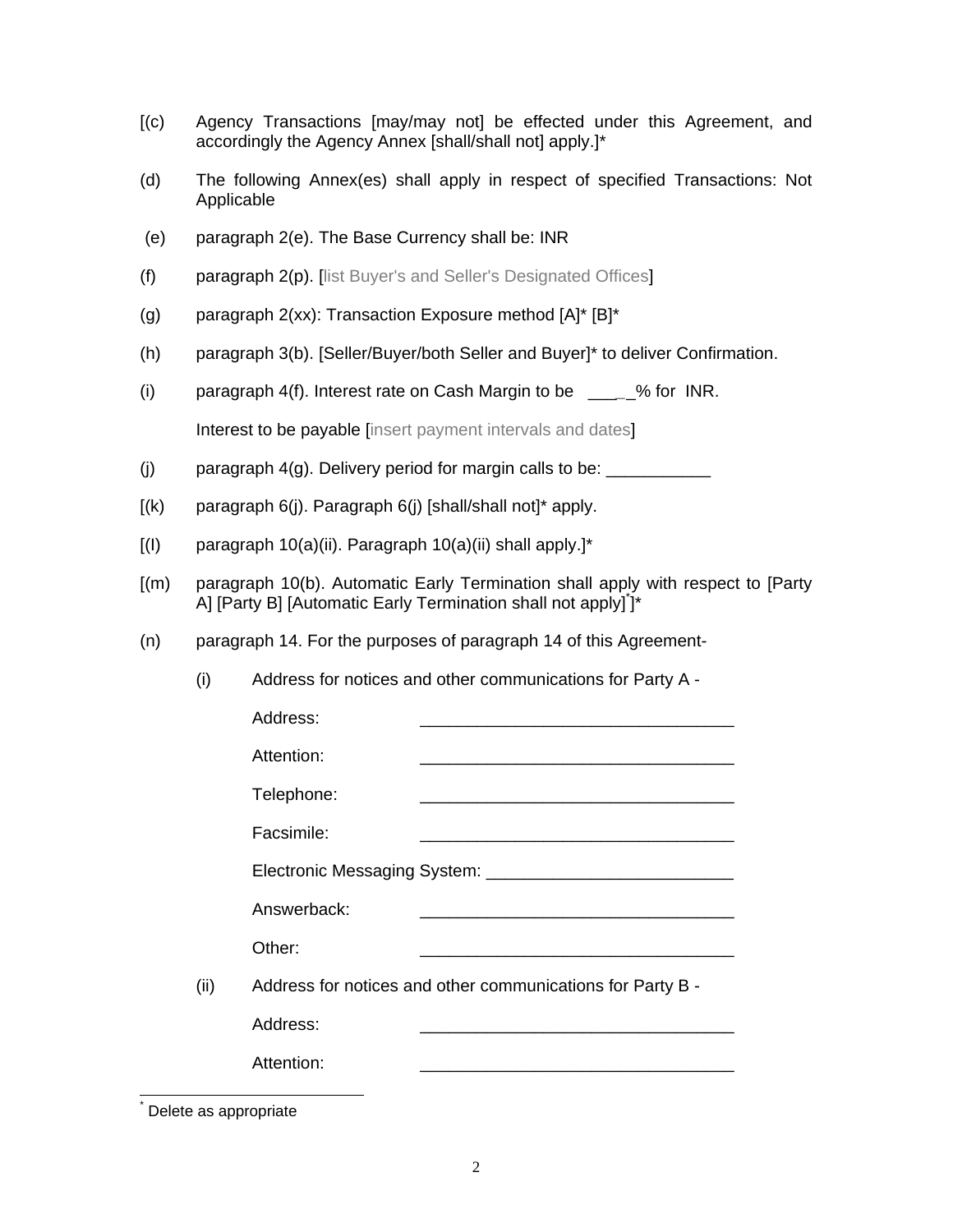| Telephone:                         |  |
|------------------------------------|--|
| Facsimile:                         |  |
| Electronic Messaging System: _____ |  |
| Answerback:                        |  |
| Dther:                             |  |

 (0) paragraph 17. For the purposes of paragraph 17 of this Agreement Party A and Party B do not appoint any Process Agent

## **2. Amendments to the Agreement -**

- (a) Paragraph 2(a)(ii) is hereby amended by deleting the number *"15"* appearing immediately after the words "*dismissed within*" in line 3 and inserting the number *"30"* in lieu thereof.
- (b) Paragraph 2(a)(v) of the Agreement is hereby amended by:
	- (i) deleting the number *"15"* appearing immediately after the word "*dismissed within"* in line 8 and inserting the number *"30"* in lieu thereof;
	- (ii) deleting the number *"15*" appearing immediately after the words *"no such"* in line 10 and inserting the number *"30"* in lieu thereof;
- (c) Paragraph 2(a)(vii) of the Agreement is modified by:
	- (i) inserting the words *"or members"* immediately after the word "*creditors"* in line 1;
	- (ii) deleting the words *"a voluntary"* appearing immediately after the words *"purposes of considering"* and inserting the words *"or approving an arrangement with its creditors or class of creditors or a voluntary winding up"* in lieu thereof.
	- (iii) deleting the words *"as referred to"* appearing immediately after the word "*arrangement*" in line 2 thereof and inserting the words *"provided for"* in lieu thereof;
	- (iv) deleting the phrase *"section 3 of the Insolvency Act 1986"* appearing immediately after the word *"in"* in line 2 and inserting the phrase *"the Companies Act, 1956, the Banking Regulation Act, 1949, any other statutory or regulatory provision applicable to it or any provisions notified or issued by a Regulator"* in lieu thereof.
- (d) Paragraph 2(a) of the Agreement is hereby modified by adding at the end thereof the following sub-paragraphs (viii),  $(ix)$ ,  $(x)$ ,  $(x)$  and  $(xii)$ :
	- *"(viii) the passing of any order, direction or notification by any authority or government resulting in the appointment of a receiver, administrator, liquidator conservator, custodian or trustee or analogous officer over all or any material part of such party's property or otherwise protecting such party from its creditors or enforcement of any claims; or*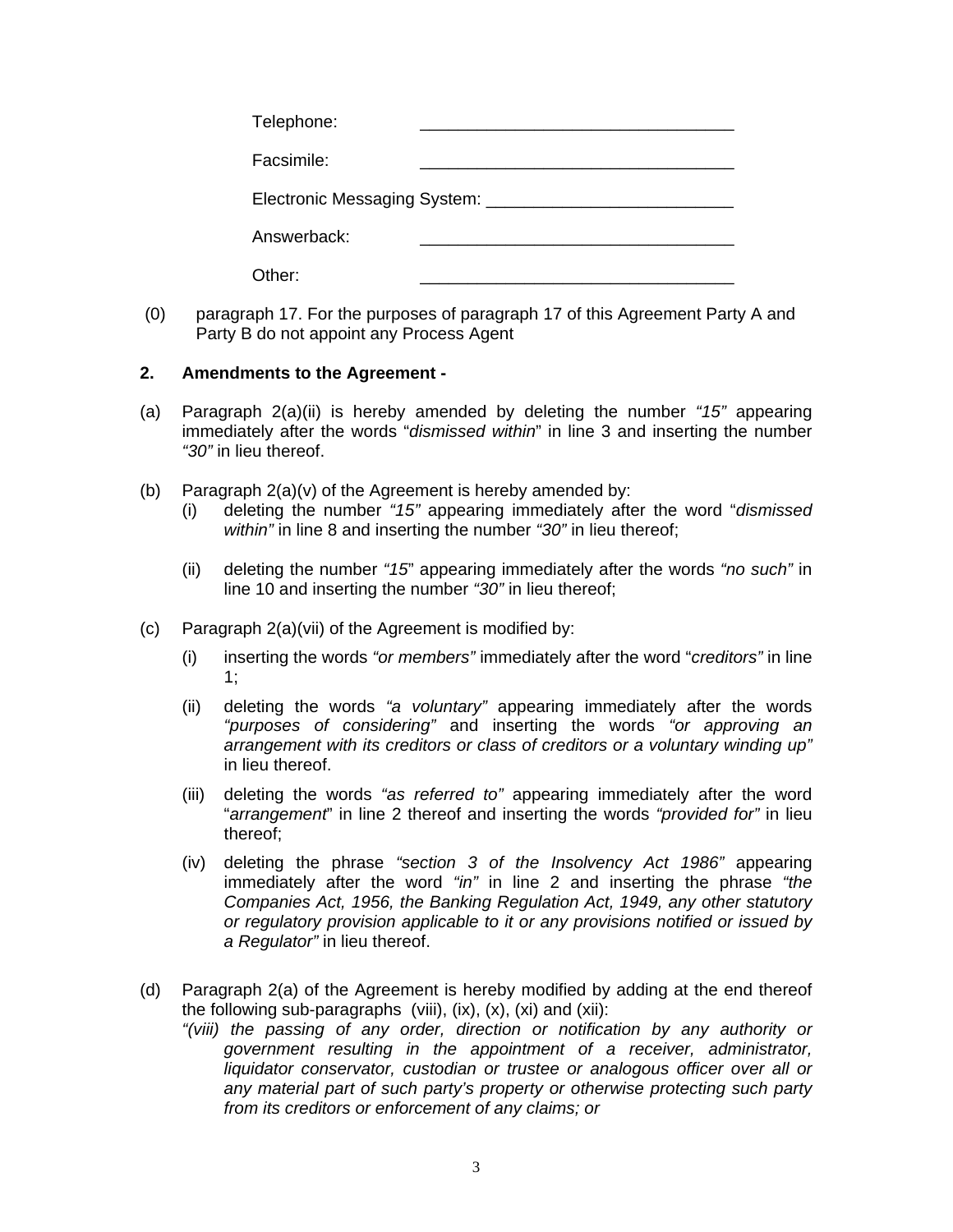- *(ix) the Government of India or any other authority pursuant to any power vested in them, makes or issues an order of moratorium in relation to such party, staying the commencement or continuance of all or any actions and proceedings against such party ("Moratorium") or, the Reserve Bank of India or any other authority makes or issues under any powers vested in them, any direction or communication in relation to such party having an analogous effect to that of placing such party under a Moratorium and/or preventing such party from entering into any agreement or honouring its obligations under any agreement (including this Agreement) or Transaction; or*
- *(x) being subject to any event with respect to it which, under the applicable laws of any jurisdiction, has an analogous effect to any of the events specified in paragraphs (i) to (ix) (both inclusive) above; or*
- *(xi) such party (voluntarily or otherwise) consolidating or amalgamating with, or merging with or into, or transferring all or substantially all of its assets to, another entity and, at the time of such consolidation, amalgamation, merger or transfer the resulting, surviving or transferee entity fails in assuming all the obligations of such party under this Agreement or to which it or its predecessor was a party by operation of law or pursuant to an agreement reasonably satisfactory to the other party to this Agreement; or*
- *(xii) due to the adoption of, or any change in, any applicable law after the date on which a Transaction is entered into, or due to the promulgation of, or any change in, the interpretation by any court, tribunal or regulator of any applicable law after such date, it becomes unlawful or is otherwise not possible(other than as a result of a breach by the party of paragraph 9(d)) for such party to perform any absolute or contingent obligation, to make a payment or delivery or to receive a payment or delivery in respect of such Transaction or to comply with any other material provision of this Agreement relating to such Transaction or a Transaction whether in particular or generically, is recharacterised or clarified as more than one or as a divisible Transaction.*
- (e) Paragraph 2(f)(iii) is hereby amended by:
	- (i) deleting the words *"in euro"* appearing after the words *"in the case of a payment"* in line 7 thereof and inserting the words *"using RTGS"* in lieu thereof; and
	- (ii) deleting the word *"TARGET 2"* in line 7 thereof and inserting the words *"RTGS"* in lieu thereof.
	- (iii) adding at the end thereof the following proviso *"Provided that in the event of any dispute between the Buyer and Seller as to whether a particular day was a Business Day the same shall be resolved with reference to the applicable Market Conventions.".*
- (f) Paragraph 2(v) is hereby amended:

Paragraph 2(v)(A) is modified by deleting the sentence *"Securities will be equivalent to other Securities notwithstanding that those securities have been redenominated into euro or that the nominal value of those Securities has changed in connection with such redenomination; and"* and inserting the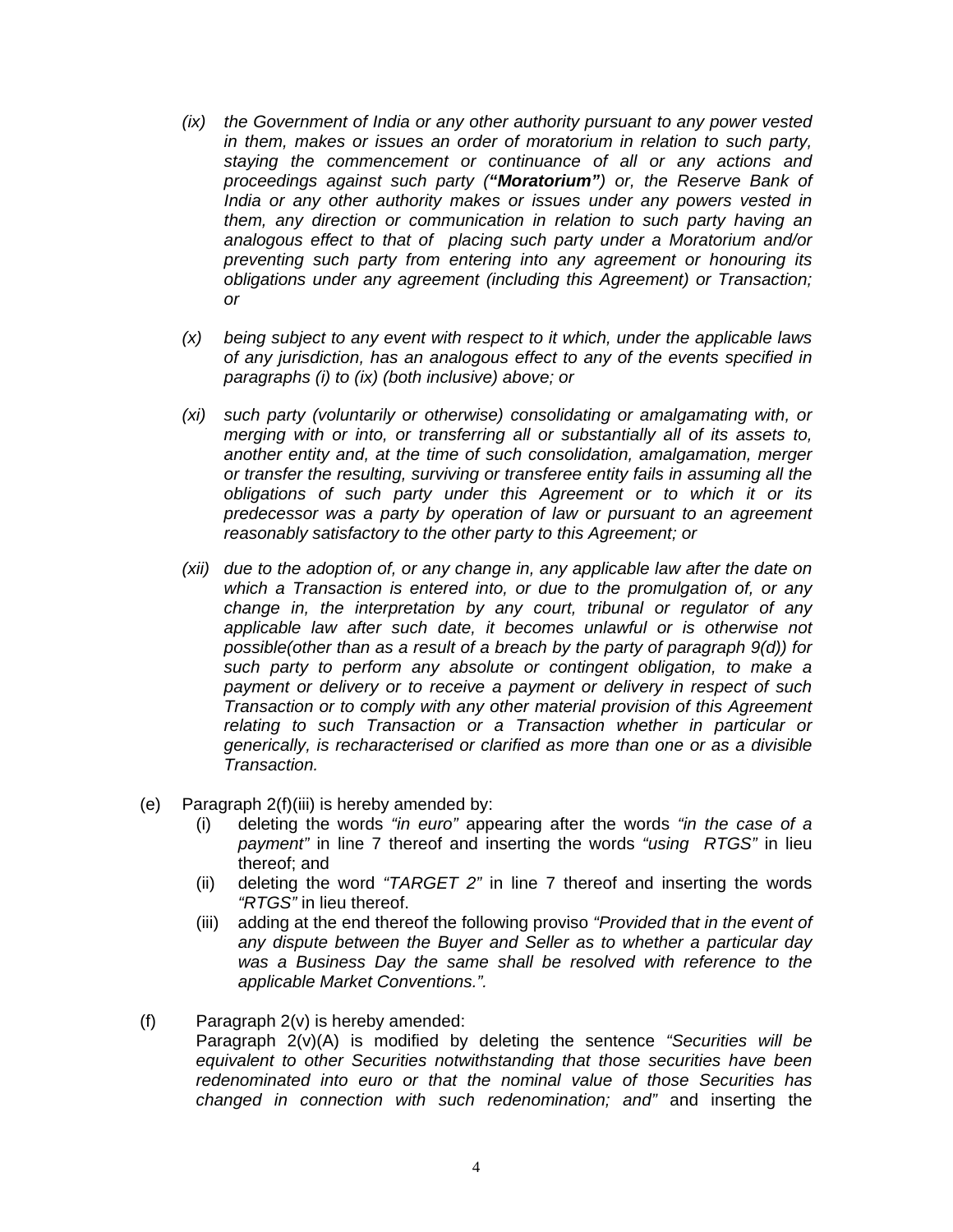sentence *"where Securities have been converted, subdivided or consolidated or have become the subject of takeover or the holders of Securities have become entitled to receive or acquire other Securities or other property or the Securities have become subject to any similar event other than a Distribution the expression "equivalent to" shall mean Securities equivalent to (as defined in the provisions of this definition preceding the proviso) the original Securities together with or replaced by a sum of money or Securities or other property equivalent to (as so defined) that receivable by holders of such original Securities resulting from such event;"* in lieu thereof; and

- (g) Paragraph 2(v)(B) is deleted in its entirety.
- (h) The following is inserted as the new Paragraph 2(wa) after Paragraph 2(w): *"(wa) "FIMMDA", Fixed Income Money Market And Derivatives Association of India;".*
- (i) The following is inserted as the new Paragraph 2(wb) after Paragraph 2(wa): *"(wb) "FIMMDA Corporate Bond Reporting Platform", means the reporting platform designated, recognized, established or identified as such by FIMMDA."*
- (j) The following is inserted as the new Paragraph 2(dda) after Paragraph 2(dd): *"(dda) "Market Conventions", the conventions relating to market practices as contained in the Handbook of Market Conventions and any circulars or guidance note issued by FIMMDA from time to time and any amendments thereto ".*
- (k) The following is inserted as the new Paragraph 2(eea) after Paragraph 2(ee): *"(eea) "MIBOR", in relation to any sum, the overnight Mumbai Inter Bank Offered Rate as determined by NSE and designated as 'FIMMDA NSE MIBOR' or determined by such other authority or otherwise as designated and notified by FIMMDA for this purpose."*
- (I) The following is inserted as the new Paragraph  $2(i)a$  after Paragraph  $2(i)$ : *"(jja) "NSE", National Stock Exchange of India Ltd.".*
- (m) Paragraph 2(ooa)**.** The following is inserted as the new Paragraph 2(mma) after Paragraph 2(oo): *"(ooa) "RBI", the Reserve Bank of India as constituted under Section 3 of the Reserve Bank of India Act, 1934";*
- (n) The following is inserted as the new Paragraph 2(rra) after Paragraph 2(rr): *"(rra) "RTGS", means any real time gross settlement system approved or permitted by Competent Authority to operate as a cash settlement system;".*
- (o) Paragraph 2(ss) is modified by
	- (i) Paragraph 2(ss)(i) deleting the phrase *"in the London inter-bank market"* appearing after the words *"non Defaulting party"* in line 2;
	- (ii) Paragraph 2(ss)(ii) deleting the phrase *"in the London inter-bank market for the purchase of the second currency with the first currency on the day on*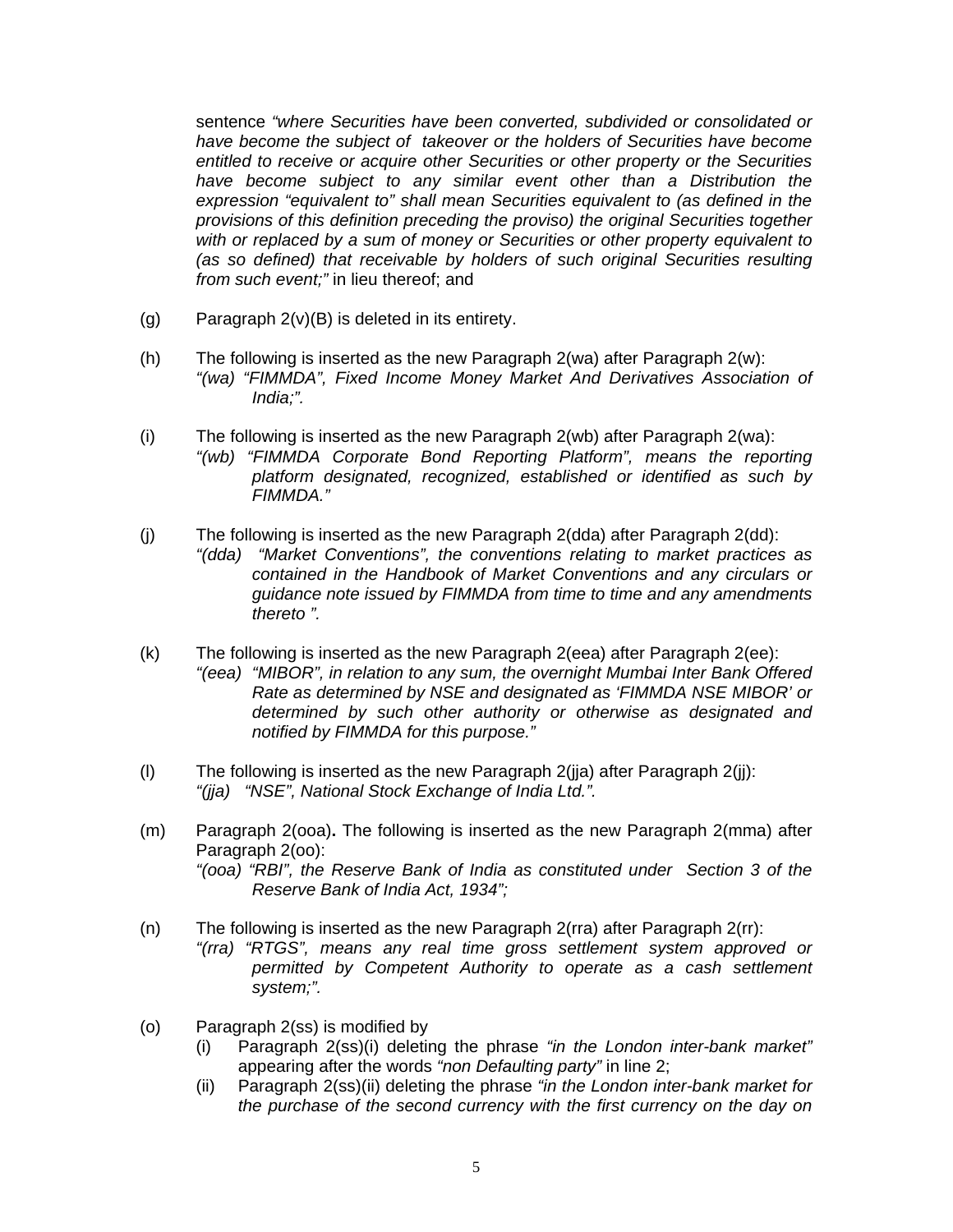*which the calculation is to be made or, if that day is not a day on which banks are not open for business in London, spot rate of exchange quoted at close of business in London on the immediately preceding day in London on which such a quotation was available"* appearing after the words *"specified by Buyer)"* in line 3;

- (iii) Paragraph 2(ss)(ii) deleting the word *"London"* appearing after the words *"business in"* the line 6 and line 7 and inserting the word "*India*".
- (p) Paragraph 2(tt) is deleted in its entirety.
- (q) The following is inserted as the new Paragraph 2(vva) after Paragraph 2(vv): *"(vva) "Trade Date", with respect to any Transaction, the date on which the Transaction is entered into."*
- (r) Paragraph 3(b) of the Agreement is amended by inserting the phrase *"or, where applicable, written confirmation to the "FIMMDA Corporate Bond Reporting Platform in the manner as may be required by the platform from time to time"*  after the word *"("a confirmation")"* in line 3
- (s) The following is inserted as the new Paragraph 3(b)(ia) after Paragraph 3(b)(i): *"(ia) the Trade Date;".*
- (t) The following is inserted as the new Paragraph 3(b)(iva) after Paragraph 3(b)(iv): *"(iva) the settlement system to be used."*
- (u) The following is inserted as the new Paragraph 3(b)(via) after Paragraph 3(b)(vi): *"(via) the party by whom the brokerage and/or any fee or charge, if any, is to be paid; and".*
- (v) Paragraph 3(b) is modified by:
	- (i) Inserting the phrase *"or the Regulator requires"* immediately after the words *"the parties agree"* appearing in line 2 of the paragraph succeeding Paragraph 3(b)(viii);
	- (ii) adding the proviso *"Provided that as regards Transactions reported or effected through the FIMMDA Corporate Bond Reporting Platform as the case may be in addition to the above, each party shall deliver to the FIMMDA Corporate Bond Reporting Platform a confirmation in the manner required by the FIMMDA Corporate Bond Reporting Platform."* at the end of the paragraph; and
	- (iii) inserting the phrase *"or in the manner specified by the FIMMDA Corporate Bond Reporting Platform as the case may be"* immediately after the *words "after receipt thereof"* appearing in line 4 of the paragraph succeeding the proviso to Paragraph 3(b).
- (w) The following is inserted as the new Paragraph  $4(m)$  after Paragraph  $4(I)(v)$ :
	- "(l) *As regards Transactions required to be settled through a settlement system the provisions of sub-paragraphs (a) to (i) above will apply only if so elected by the parties and in which case they shall be in addition to the margining provisions of a settlement system required to be complied with by the Parties."*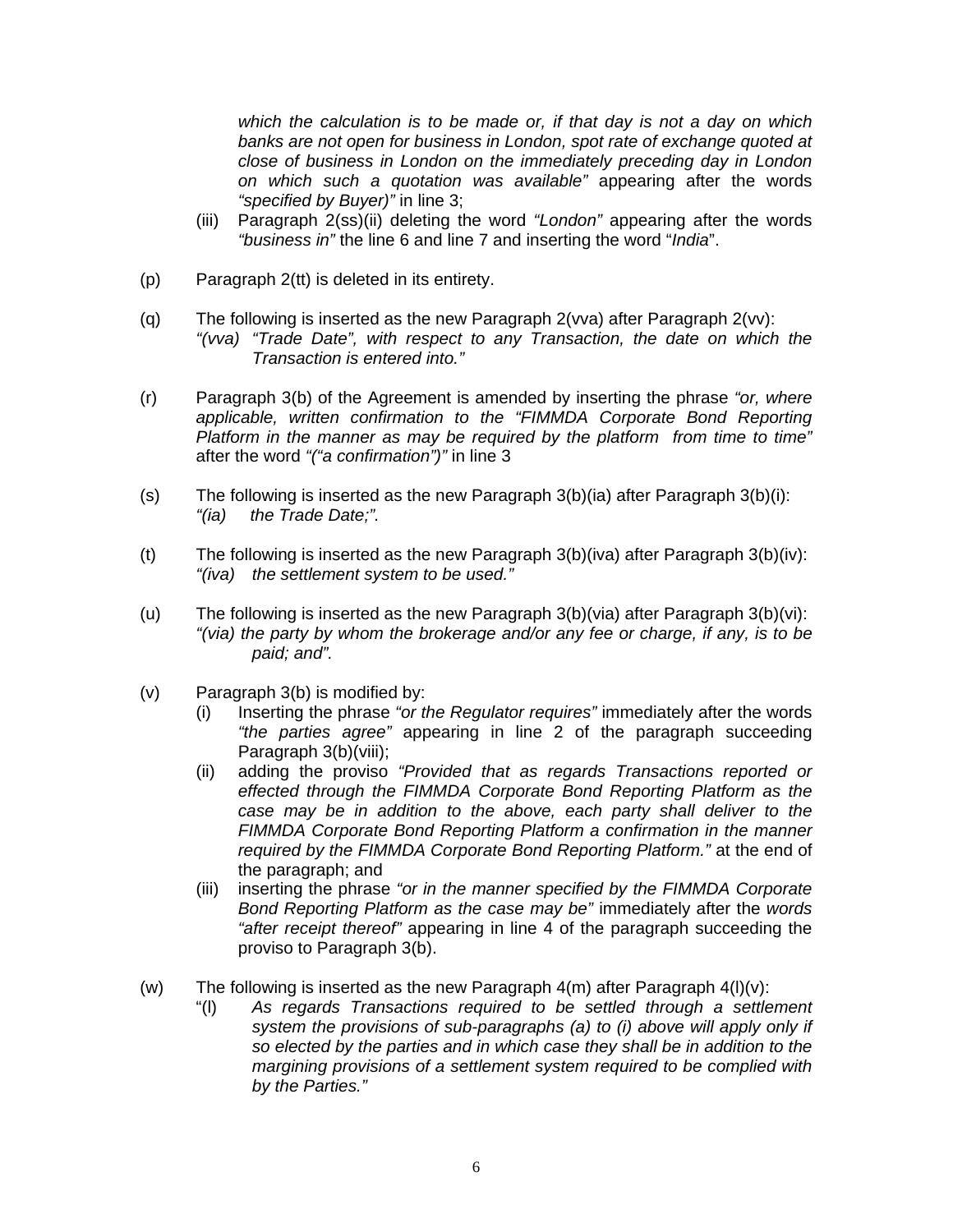(x) Paragraph 5 is hereby amended by adding at the end thereof the following proviso: *"Provided that as regards Transactions required to be settled through, a settlement system the provisions of this paragraph shall not apply if the bye-laws, rules or regulations of such settlement system (as the case may be) stipulates the obligations of the parties as regards such Income;* 

*Provided further that, for avoidance of doubt any Income paid by the issuer of any Securities shall be to an amount paid without any withholding or deduction for or on account of taxes or duties notwithstanding that a payment of such Income made in certain circumstances may be subject to such a withholding or deduction."*

- (y) Paragraph 6(c) of the Agreement is amended by inserting the phrase "*provided for by the settlement system or"* immediately after the words *"unless otherwise"* in line 1 thereof.
- (z) Paragraph 6(i) of the Agreement is amended by inserting the phrase *"provided the rules and procedures of the concerned settlement system permit the same"* immediately after the words *"transferable and receivable"* in line 6 thereof.
- (aa) The following is inserted as new Paragraph 8(e) after the Paragraph 8(d): *"As regards Transactions required to be settled through the settlement system the provisions of this paragraph shall apply only if in so far as such substitution is contemplated and/or permitted by the byelaws, rules or regulations of the settlement system."*
- (bb) Paragraph 9(e) of the Agreement is amended by inserting the words *", guidelines, regulation,"* immediately after the word "*by-law,*" in line 2 thereof.
- (cc) Paragraph 9(g)(iii) of the Agreement is amended by deleting the word *"and"* appearing immediately after "*those risks*;".
- (dd) The following is inserted as new Paragraph 9(i) after the Paragraph 9(h):
	- *"(i) the paying and collecting arrangements applied in relation to any Securities prior to their transfer from the party to the other under this Agreement will not have resulted in the payment of any Income in respect of such Securities to the party transferring such Securities after deduction or withholding for or on account of any applicable tax; and"*
- (ee) The following is inserted as the new Paragraph 9(j) after Paragraph 9(i) *"(j) at the time of entering into a Transaction, it will be eligible to do so."*
- (ff) Paragraph 10(a)(ix) of the Agreement is hereby modified by inserting the words *"or settlement system"* immediately after the phrase *"any securities exchange".*
- (gg) Paragraph 11(b) of the Agreement is hereby modified by inserting the phrase *"and the manner in which and the extent to which the notifying party is or will be affected."* at the end thereof.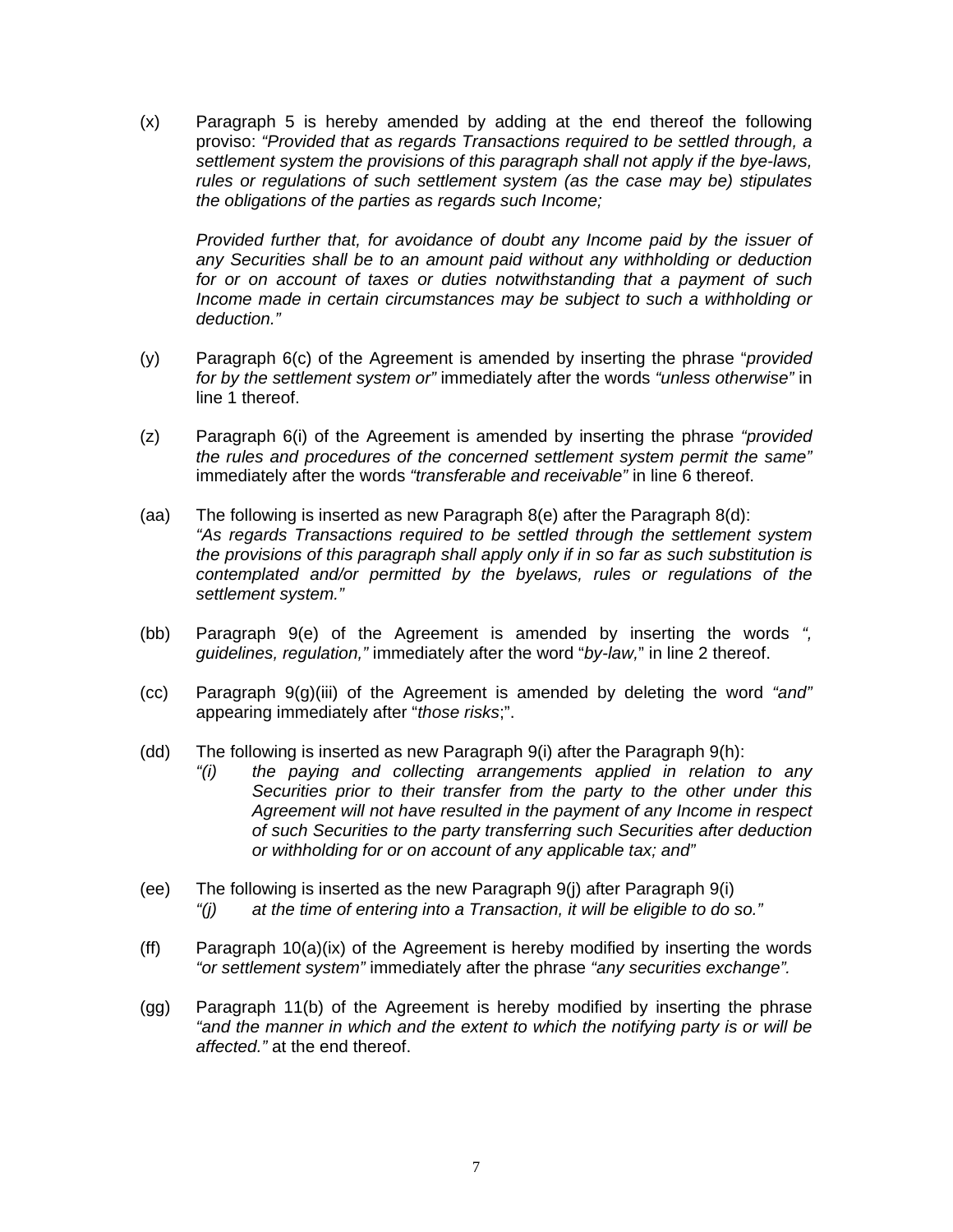- (hh) Paragraph 13 of the Agreement is renumbered as Paragraph 13(a) and is hereby amended by inserting the following new sub-paragraph 13(b) immediately after Paragraph 13(a):
	- *"(b) The parties agree that the Transactions executed pursuant to this Agreement and effected or settled through the settlement system shall be effected and settled in accordance with the bye-laws, rules or regulations prescribed by such settlement system"*
- (ii) Paragraph 15 of the Agreement is renumbered as Paragraph 15(a) and is hereby amended by inserting the following new Paragraph 15(b):
	- *"(b) In the event of any inconsistency between the terms of this Agreement and the bye-laws, rules and regulations of the settlement system the latter shall prevail as regards such Transaction between the parties being effected or settled through, the settlement system in accordance with its bye-laws, rules and regulations."*
- (jj) The existing Paragraph 16(e) of the Agreement is hereby deleted in its entirety

# (kk) **Paragraph 17.**

# **[Option 1- Arbitration (and Jurisdiction of Mumbai Courts subject to Arbitration)]**

- (i) Paragraph 17 of the Agreement is hereby deleted in its eternity and is replaced by the following
	- *"(a) This Agreement and any non-contractual obligations arising out of or in connection with this Agreement shall be governed by and interpreted in accordance with the laws of India.*

# *(b) Arbitration / Dispute Resolution:*

- (i) *Subject to the provisions of Paragraph 17(c) below, all claims, complaints, differences and disputes including counter-claims between the parties arising out of or in relation to any Transactions or with reference to anything incidental thereto or anything to be done in pursuance thereof including any question or dispute as to whether such Transactions have been entered into or not or are valid or not, shall be referred to and settled by arbitration. The seat of arbitration shall be Mumbai and the arbitration shall be conducted in accordance with the Rules of Arbitration (the "Rules") of the [International Chamber of Commerce (ICC)/London Court of International Arbitration (LCIA)/Singapore International Arbitration Centre (SIAC)/ Indian Merchants Chamber (IMC) (the "Institution")]<sup>1</sup>*, *which Rules, as modified from time to time, are deemed to be incorporated by reference into this Section (provided that, in the event of any conflict between the Rules and the provisions of this Part, the latter shall prevail).*
- (ii) *The Tribunal shall consist of [one/ three]<sup>2</sup> arbitrators. Each party shall individually nominate one arbitrator. The third*

**TED 1**<br><sup>1</sup> Parties to choose which Institutions' Rules to adopt.

 $2$  Parties to choose the number of arbitrators.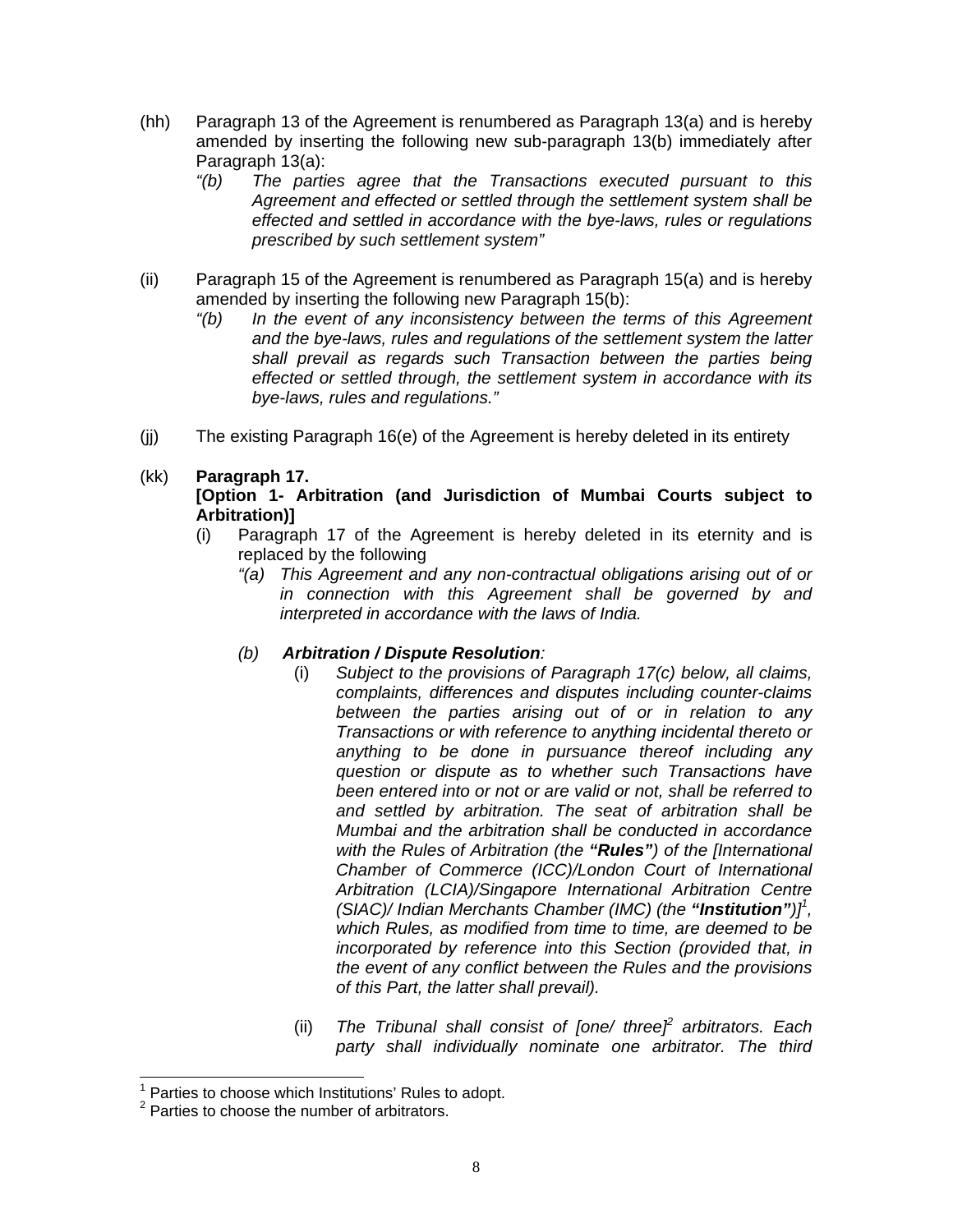*arbitrator (who shall be Chairman of the Tribunal) shall be appointed by the Institution.* 

- (iii) *The language of the arbitration shall be English and all the arbitrators shall be fluent in English.*
- (iv) *The Tribunal shall state the reason for its decisions in writing and shall not make such decisions on the basis of the principle of ex aequo et bono or as amiable compositeur.*
- *(c) The provisions of Paragraph 17(b) above shall not apply if the parties have contractually or otherwise agreed to bind themselves to submit any matter of the nature referred to in Paragraph 17(b) above to arbitration to be conducted under the rules or procedures of any institution, whether by virtue of being members of such institution or otherwise."*

## *(d) Jurisdiction*

- *(i) subject to the provisions of sub-clause (b) above,* 
	- *(A) with respect to any challenge, direct or indirect, to the arbitration; and*
	- *(B) for the purpose of enforcement of the arbitral award;*

*the courts and tribunals of competent jurisdiction at Mumbai shall have exclusive jurisdiction.* 

*(ii) Each party irrevocably waives any objection which it may have at any time to the laying of venue of any proceedings brought in any such tribunal or court, waives any claim that such proceedings have been brought in an inconvenient forum and further waives the right to object, with respect to such proceedings, that such tribunal or court does not have any jurisdiction over such party."* 

## **OR**

# **Paragraph 17. [Option 2 – Jurisdiction of Mumbai Courts]**

Paragraph 17 of the Agreement is hereby modified by:

- *"(a) This Agreement and any non-contractual obligations arising out of or in connection with this Agreement shall be governed by and interpreted in accordance with the laws of India.*
- *(b) With respect to any suit, action or proceedings relating to any dispute arising out of or in connection with this Agreement ("Proceedings"), each party irrevocably:* 
	- *(i) submits to the exclusive jurisdiction of tribunals and courts of competent jurisdiction in Mumbai;*
	- *(ii) waives any objection which it may have at any time to the laying of venue of any Proceedings brought in any such court, waives any*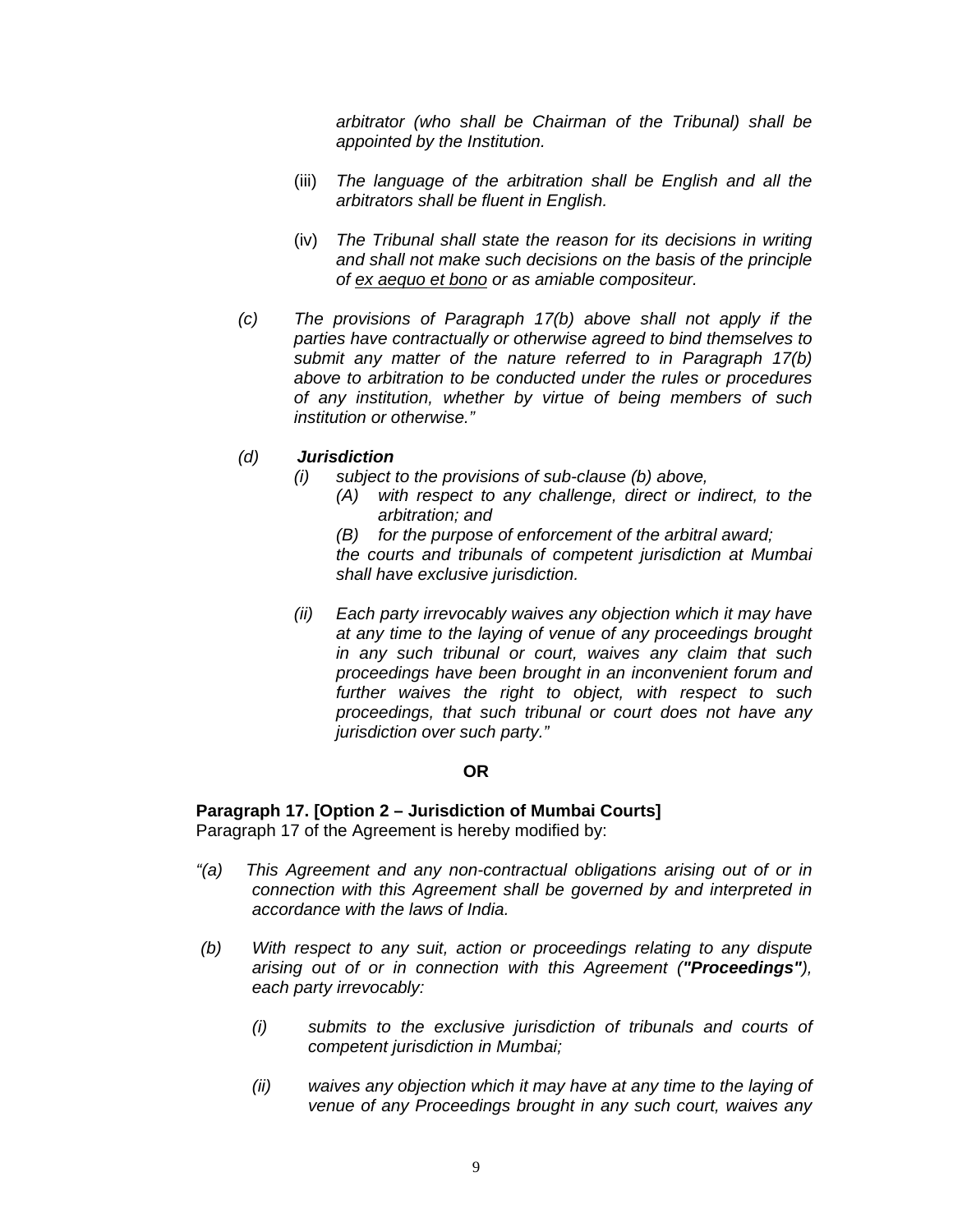*claim that such Proceedings have been brought in an inconvenient forum and further waives the right to object, with respect to such Proceedings, that such court does not have any jurisdiction over such party; and* 

- (iii) *agrees, to the extent permitted by applicable law, that the bringing of Proceedings in anyone or more jurisdictions will not preclude the bringing of Proceedings in any other jurisdiction."*
- (ll) Paragraph 19 is hereby amended by deleting the phrase "*in the Courts of England or of any other country or jurisdiction,"* appearing in line 5 thereof and inserting the phrase "*before any court or tribunal"* in lieu thereof.
- (mm) Paragraph 20 is hereby deleted in its entirety and replaced with the following: *"The parties agree that each (i) may electronically or otherwise record all telephone conversations in connection with this Agreement or any Transactions or potential Transactions, (ii) consents to the submission of and reliance upon such recordings in evidence in any proceedings, and (iii) agrees to obtain any necessary consent of, and give notice of such recording to the concerned personnel."*
- (nn) Paragraph 21 is hereby deleted in its entirety.
- (oo) The following clauses shall be added at the end of the Agreement.

#### *"Consent to Disclosure of Information.*

*Each party hereby consents to the communication and disclosure by the other party of any information in respect of or relating to this Agreement and the Transactions, to the other party's head or home office, branches and to the extent required by law, to any government or authority and also to any Affiliate provided any disclosure to an Affiliate is strictly made on a need to know basis and on such Affiliate agreeing in writing to maintain confidentiality of the disclosures made to it and further provided that the party so making disclosures to its Affiliate shall be liable to the other party for any breach committed by the Affiliate of its obligation to maintain confidentiality.* 

*Notwithstanding the above, where any applicable government or regulatory authority directs, encourages or otherwise recommends the disclosure or exchange of credit information between banks or otherwise, each party consents to the communication and disclosure of information relating to this Agreement and the Transactions to such person as the applicable government or regulatory authority may direct, encourage or recommend.* 

## *Costs charges and Expenses.*

*Any cost, charges, expenses levied by the settlement system in relation to the trading or settlement of Securities will be to the account of the [Seller/Buyer]."* 

#### **Accepted and agreed:**

**<PARTY A> < PARTY B >**